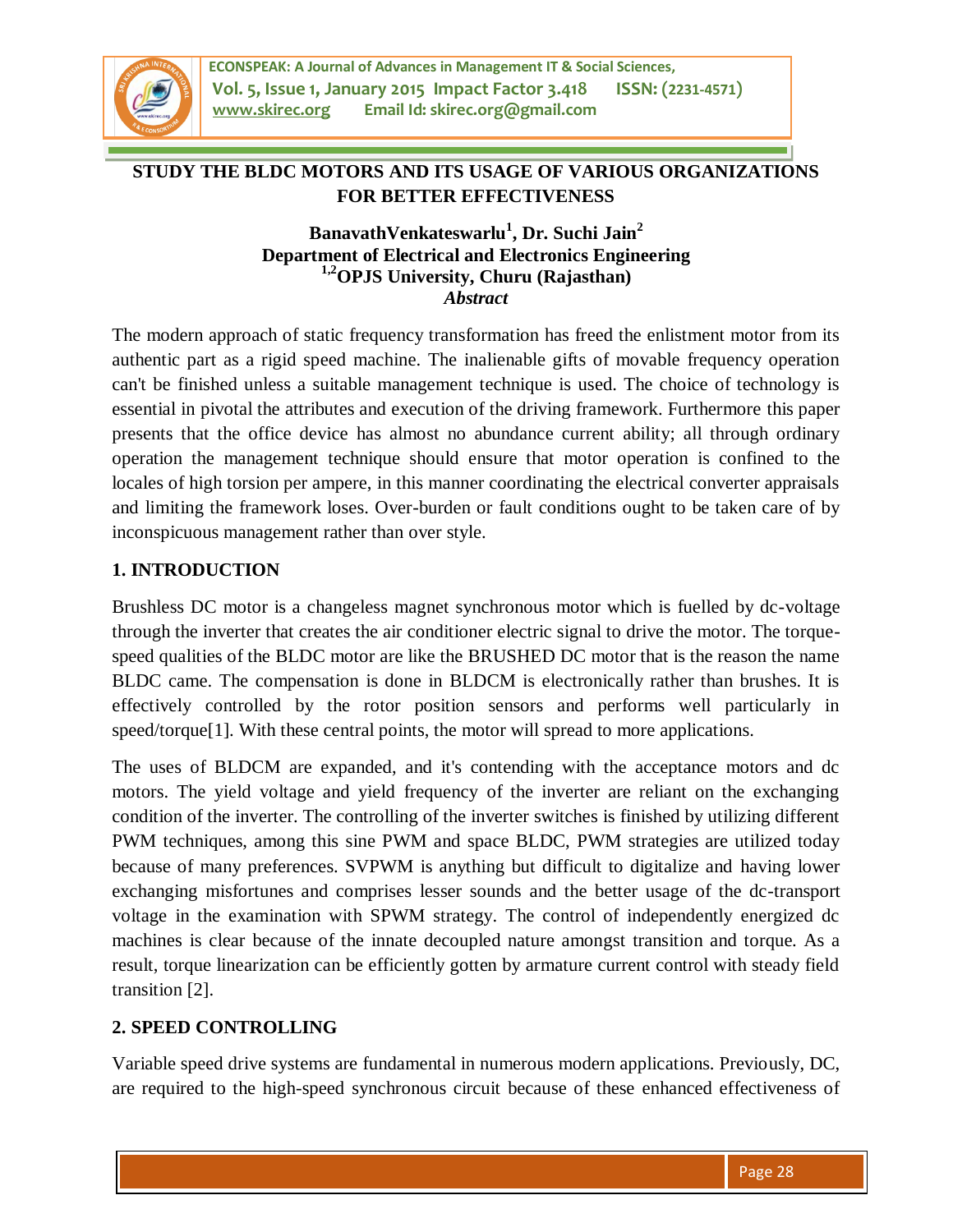

enlistment motor, since their control transition and armature current of acceptance motor. Dc motors have certain inconvenience they thoroughly depend on brushes and vast current misfortune.

## *Direct BLDC Control Method*

Indirect BLDC control technique, we have seen that it decides the size and position of the rotor transition BLDC by direct motion measurement or by a calculation in light of terminal conditions[3]. It likewise called motion criticism control is a strategy in which required data in regards to the rotor transition is gotten by methods for direct motion measurement or estimation. The change is measured by the sensors like Hall Effect sensor, look loop, and this is a piece of the inconveniences. Since settling of some sensors is a repetitive activity, and this expands the cost factor.

### *In-direct BLDC control method*

The motor speed is used as feedback signal in the controller. The controller calculates reference values of the two decoupled components of stator current space BLDC in the SRRF which are  $iqs * and ids *$  for the control of torque and flux respectively[4]. The two components of the currents are transformed into three phase currents which are  $ias *$ ,  $ibs *$ ,  $ics *$  in the stationary reference frame of reference. Now as a balanced load, two of the phase currents are sensed and the third one is calculated from the two sensed currents.



**Figure 1: Algorithm Flow Chart**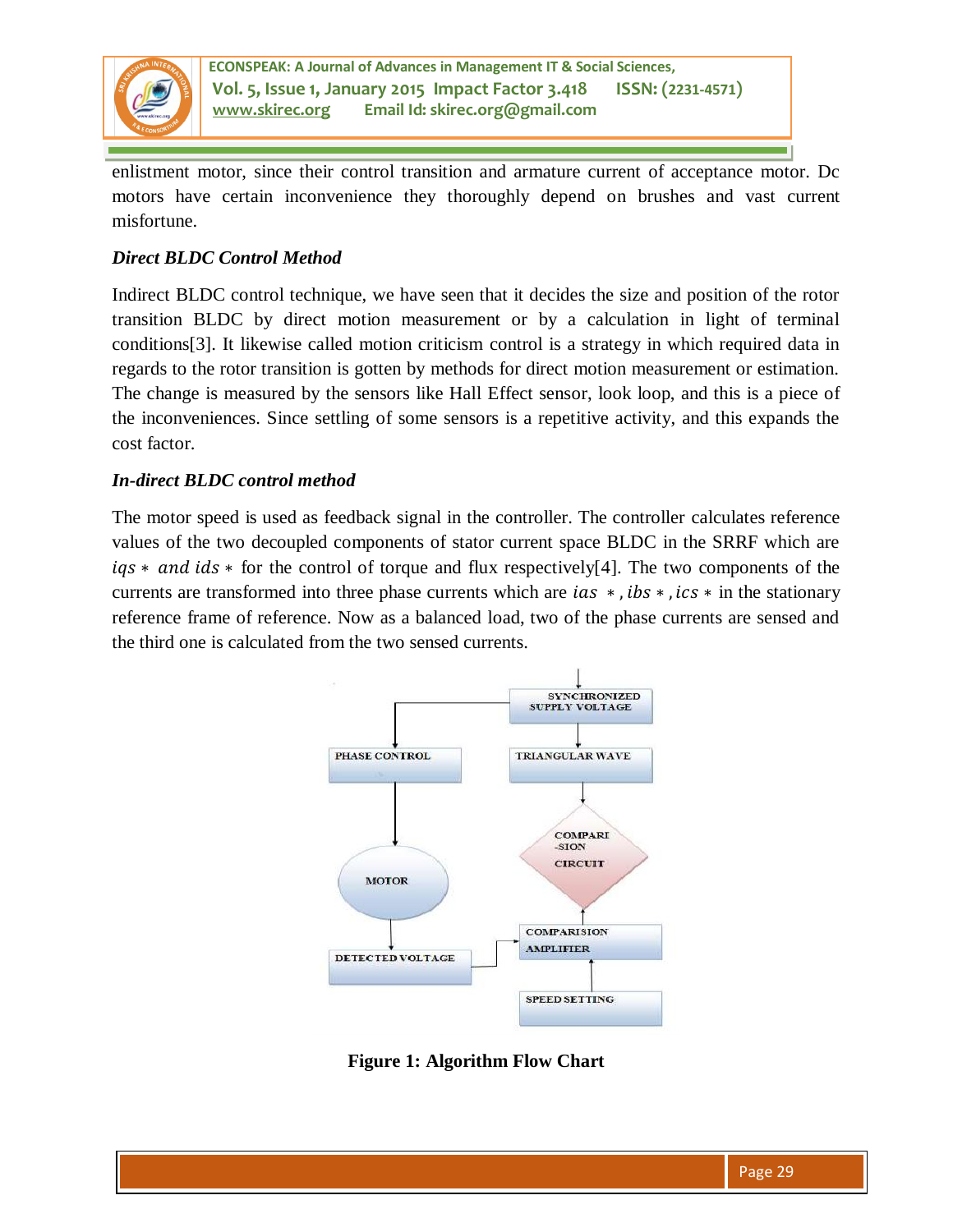

Sliding Mode Control (SMC) is a powerful control plot given the idea of changing the structure of the controller because of the changing condition of the framework keeping in mind the end goal to get a coveted response.

## **3. TWO-LEVEL AND FIVE-LEVEL INVERTER FED BLDC MOTOR DRIVES**

Multi-Level Inverter (MLI) topologies have generally been utilized as a part of the motor drive industry to run induction machines for high power and high voltage setups. Conventional multilevel converter topologies, for example, Neutral Point Clamped (NPC) MLI, Flying Capacitor (FC) MLI, and Cascaded H-Bridge (CHB) MLI have taken into account a wide assortment of applications [5]. The CHB MLI may be the main sort of multi-level inverter where the vitality sources (capacitors, batteries and so forth.) can be the disconnected DC sources. Induction Motors (IMs) have generally been utilized for the most part a wide range of business, modern and vehicular applications. However a decade ago dynamic investigates has demonstrated that vehicular applications request high exhibitions which are conveyed by certain extraordinary machines.

This current measurement technique depends upon the consistency of current sensors, to accomplish an adjusted yield currents and electromagnetic torque. Consequently, the issue of current sensor awkwardness can prompt inappreciable torque swell at low speeds. By utilizing a solitary current sensor situated on the dc-connect, there is an inalienable adjust. In this way, most current inspecting strategy for BLDC motor is utilized single current sensor technique.



**Figure 2: Classification of High Power Converters** 

Figure 2 demonstrates the order of power converters. Out of all power converters, Cascaded bridge arrangement is more compelling and famous. Cascaded bridge arrangement is again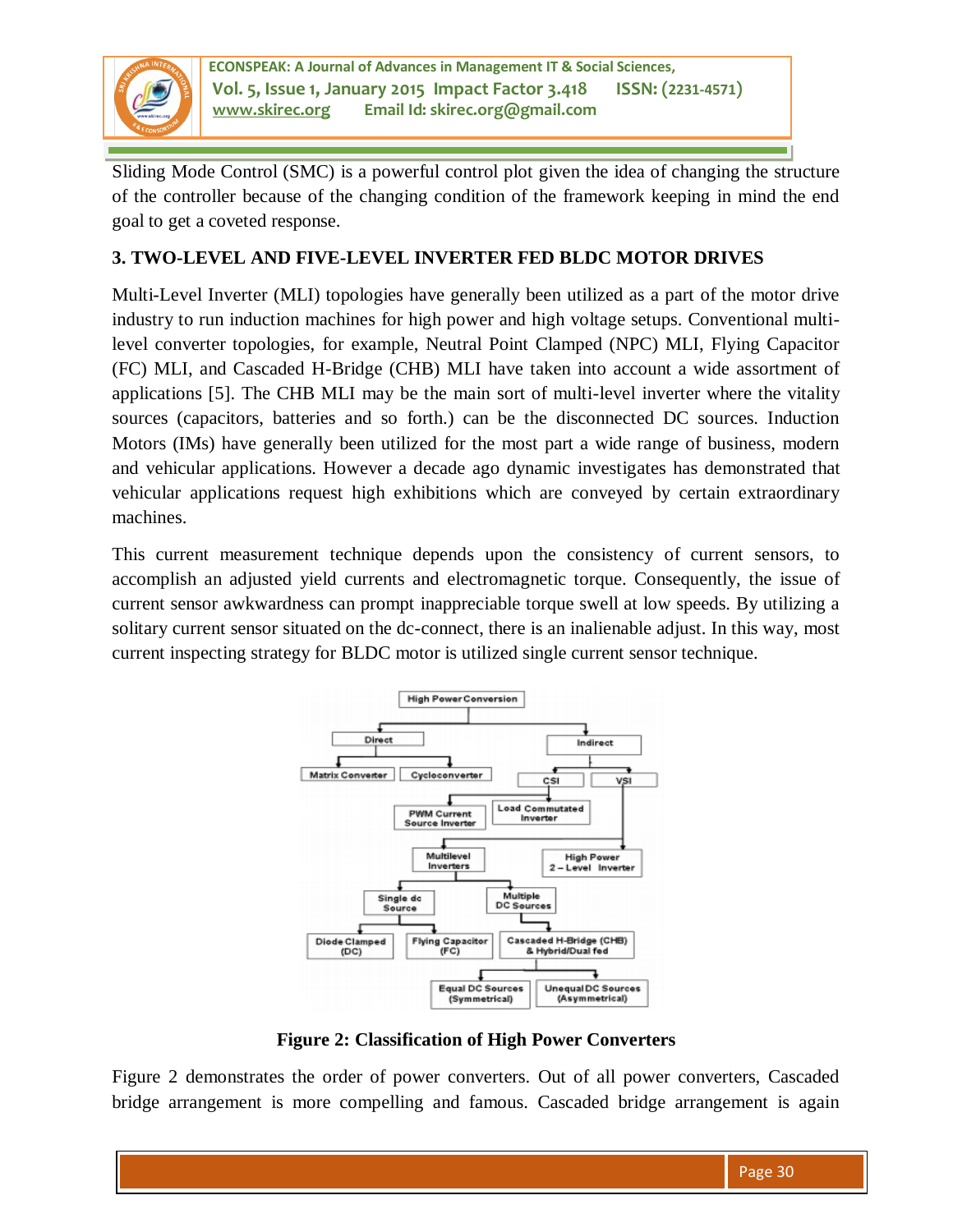

ordered into two sorts: Cascaded Half Bridge and Cascaded Full Bridge or Cascaded H-Bridge. In this research, a novel cascaded H-Bridge topology is proposed for multi-source applications like PV applications[6].

*Half bridge* 



**Figure 3: Half bridge** 

Figure 3 shows the cascaded Half H-Bridge Configuration. By using a single Half H-Bridge we can get 2 voltage levels.

## *Full H-bridge*



**Figure 4: Full H-bridge** 

Figure 3 demonstrates the Full cascaded H-Bridge Configuration. By utilizing single H-Bridge arrangement, three voltage levels can be acquired. The number of yield voltage levels of a cascaded Full H-Bridge is given by 2n+1, and Vdc/n give the voltage venture for each level. Where n is number of H-Bridges in cascaded association [7].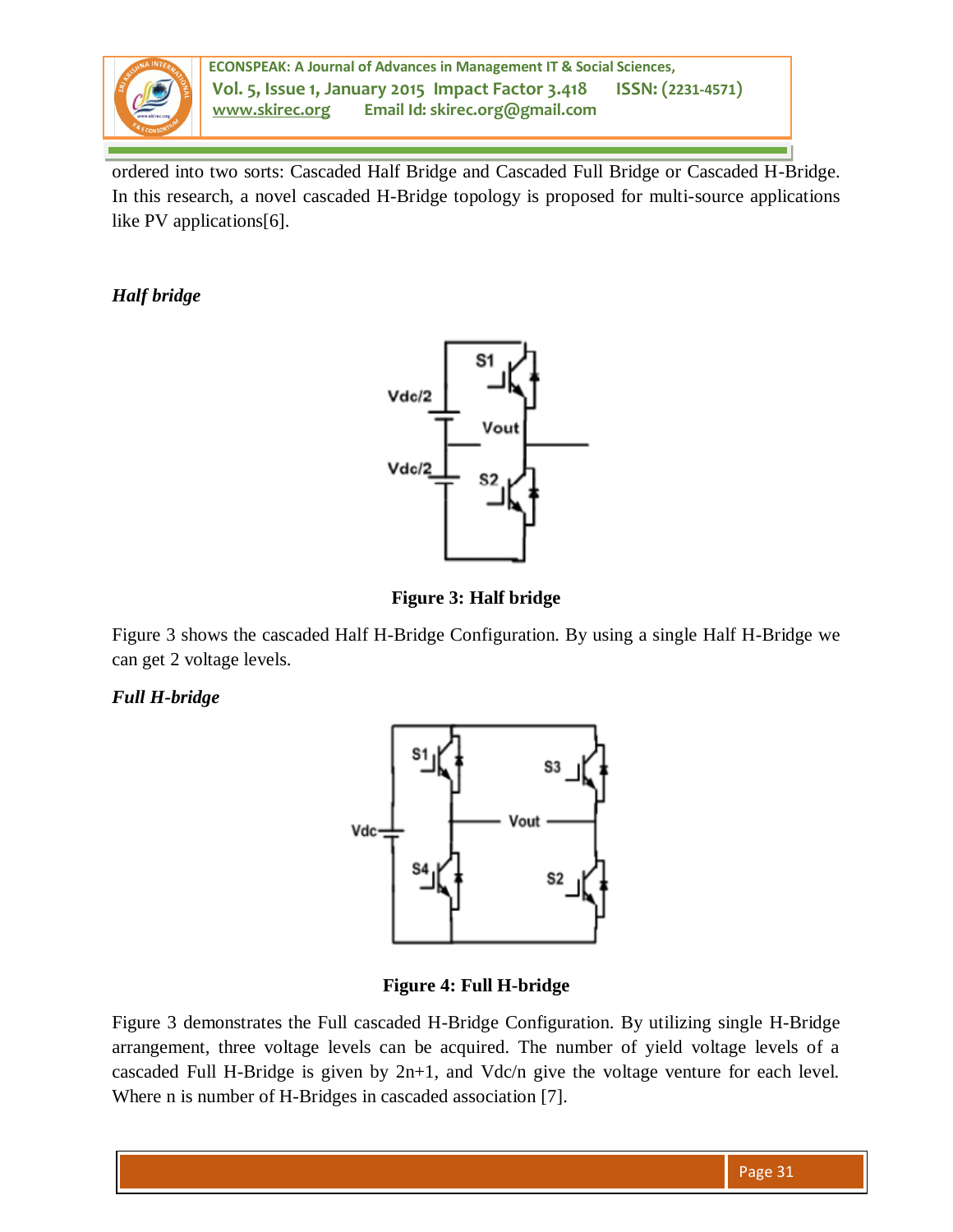

## **4. BLDC MOTOR OPERATION PRINCIPLE**

DC motors and PMDC motors ordinarily utilize mechanical commentator and brush to accomplish the payment. Be that as it may, BLDC motors are furnished with Hall Effect sensors to detect the rotor position, and the mechanical commutator and brushes are supplanted by electronic commutator which is an inverter. The stator of BLDC motor is made of thick injury curls, and the rotor is made of the permanent magnet(s). The stator builds up the magnetic field to influence the rotor to accomplish the movement. Corridor Effect sensors recognize the position and commutates through signs to the control circuit. BLDC motors on utilizing the permanent magnets rather than curls can turn at higher speeds, and high torque esteems than different machines[8].

### *PWM technique*

PWM controllers are used in wide range of applications. The switching frequency in this technique is usually kept constant. This control is based on the principle of comparing a triangular carrier signal of desired switching frequency and is compared to the error of the controlled signal. The error signal thus comes from the sum of the reference signal generated by the controller and the negative of the actual motor current value. The comparison of these will result in a control voltage signal that goes to the gates of the voltage source inverter (VSI) to generate the desired output. Its control will thus respond according to the error. If the error signal is greater than the triangle waveform, the inverter legs, the upper switch will be held on.

## *Variable DC-Link Voltage Control*

Utilizing a variable DC voltage source to control the connected voltage thus to control the motor phase currents, can have a few points of interest over the PWM control plot. This technique is less expensive than a Pulse Width Modulation control yet the misfortunes can be high at low voltage and high current conditions. In any case, at high speed, a direct power stage can be the best option when exchanging misfortunes and commutation postponement of a beat power organize noteworthy. The variable dc-connect voltage control technique is the main technique that does not cause unsettling high-frequency influences if expected that the variable voltage source is perfect.

# **5. PERFORMANCE IMPROVEMENT OF BLDC MOTOR WITH HYSTERESIS CURRENT CONTROLLER**

Utilizing of Permanent Magnet in electrical machines have such a large number of advantages and points of interest then electromagnetic excitation machines these are zero excitation misfortunes result in high effectiveness, basic development, minimal effortless support and high torque or high yield power per unit volume[9]. Because of high power to weight proportion, high torque, great dynamic control for variable speed applications, nonappearance of brushes and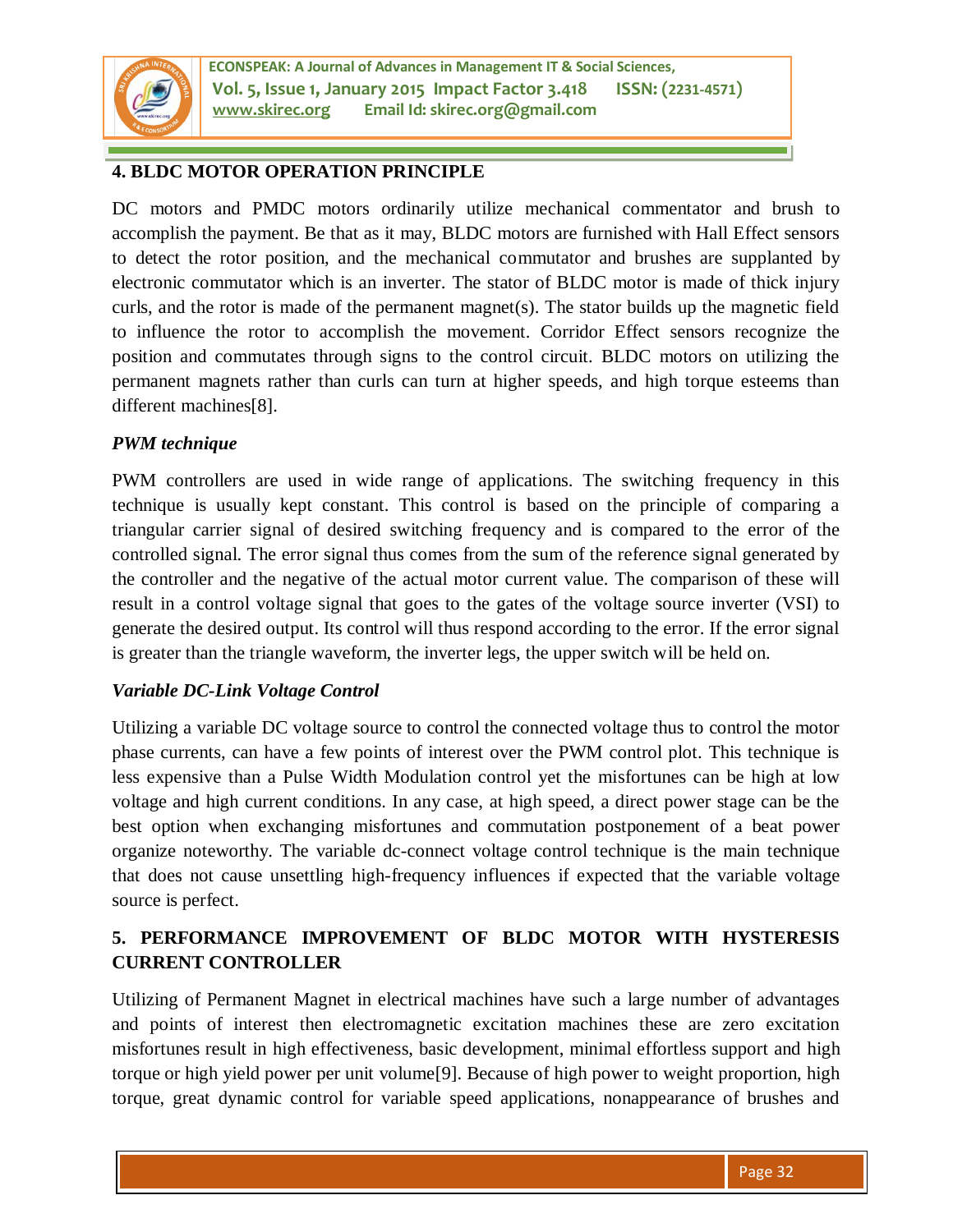

commutator make Brushless dc (BLDC) motor, the best decision for high execution applications. Because of the nonattendance of brushes and commutator, there is no issue of mechanical wear of the moving parts.

## *Closed-Loop Controller*

The BLDC motor is fed from a three-phase two-level inverter. The PWM gating signals for terminating the power semiconductor devices in the inverter is infused from a hysteresis current controller square, which is required to keep up the current consistent inside the 600 interims of one electrical insurgency of the rotor. It directs the genuine current inside the hysteresis band around the reference currents. The reference currents are created by a reference current generator relying on the unfaltering state working mode. The reference currents are of semi-square wave fit as a fiddle. The extent of the reference current is figured from the reference torque.

## *Current Source Inverter*

The contribution to the inverter is a current source or a voltage source with an inductor in the arrangement. The inverter bridge comprises six switches with a turnaround blocking diode in method or switches with invert blocking capacity. Three capacitors are associated with the air conditioner side of the inverter to give a main power factor stack[10]. The C-source inverter system endures the accompanying ordinary impediments and problems.

- DC voltage always deliver smaller than the AC voltage
- Therefo.re, the current-source inverter is a lift inverter for dc-to-air conditioning power transformation, and the current-source converter is a buck rectifier (or buck converter) for air conditioning to dc power change.
- At minimum one upper and 1 brings down device must be gated ON.
- They are either a lift or a buck converter and can't be a buck– support converter. That is, their possible yield voltage run is restricted to either more noteworthy or littler than the information voltage.
- Their primary circuits can't be tradable. At the end of the day, neither the voltage-source converter principle circuit can be utilized for the current source converter or the other way around
- They are helpless against EMI clamour as far as unwavering quality.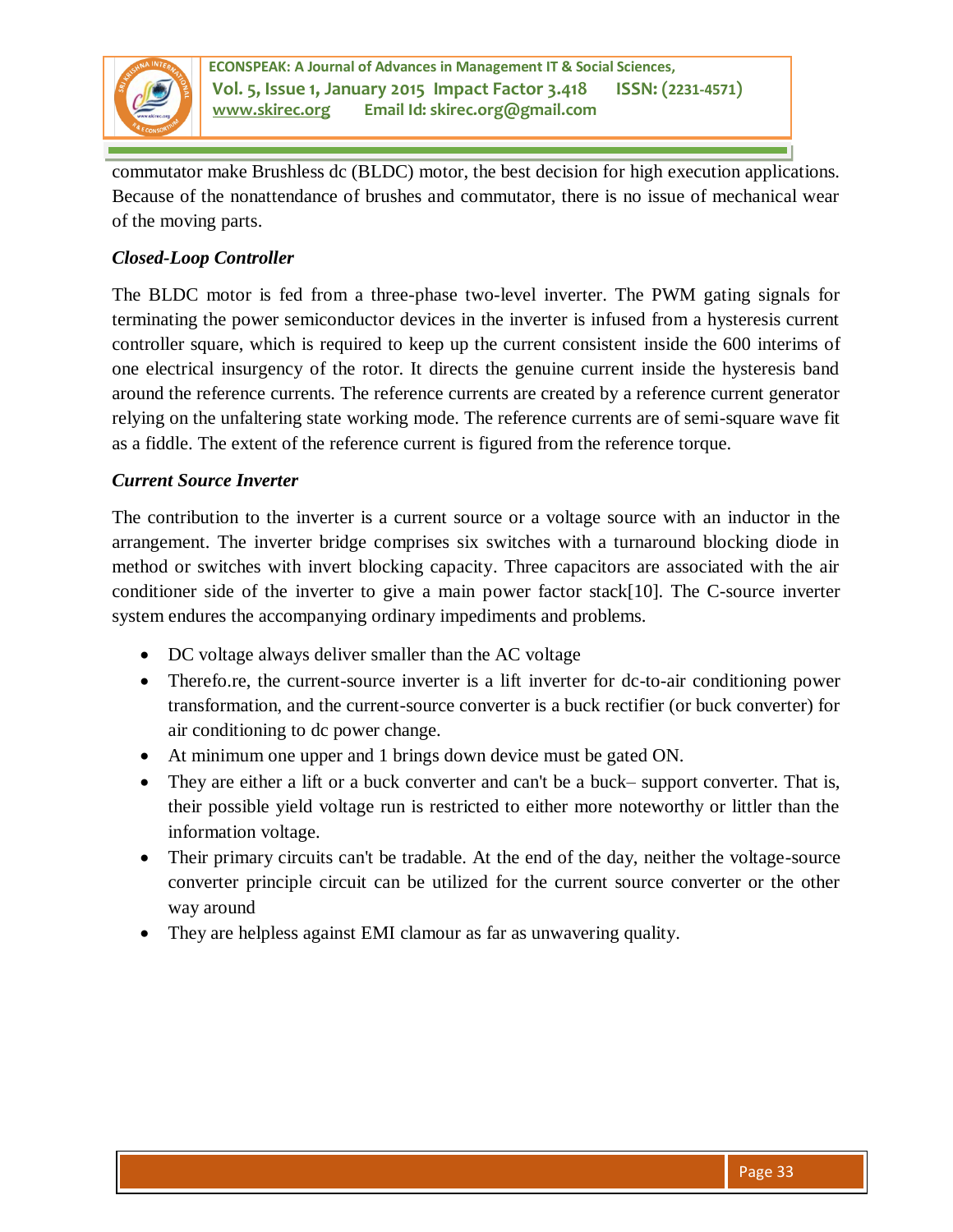

**ECONSPEAK: A Journal of Advances in Management IT & Social Sciences, Vol. 5, Issue 1, January 2015 Impact Factor 3.418 ISSN: (2231-4571) www.skirec.org Email Id: skirec.org@gmail.com**



**Figure 5: Current Source Inverter** 

## **6. CONCLUSION AND SUGGESTIONS**

#### **Conclusion**

In this research different control techniques for the BLDC motor are viewed as, for example, PWM, Variable DC link controller, Hysteresis controller are talked about. There are a few constraints in these strategies. These can be overwhelmed by utilizing the multilevel inverter. Sliding Mode Control (SMC) is a robust control conspires in light of the idea of changing the structure of the controller in light of the changing condition of the system with a specific end goal to get a coveted reaction. The greatest advantage of this system is balancing out properties are saved, even within sight of huge aggravation signals.

The dynamic conduct of the system might be custom fitted by the specific decision of switching capacity, and the shut loop reaction turns out to be cold-hearted to a specific class of vulnerability. Likewise, the capacity to determine performance directly influences sliding mode to control appealing from a Design viewpoint. In this research, a survey of position control strategies for BLDC motors has been presented. The essentials of different techniques have been presented, fundamentally back-EMF plans and estimators, as a valuable reference for preparatory examination of conventional strategies.

#### **Suggestions**

The direct torque control (DTC) of brushless DC (BLDC) motor drives fed by four-switch inverters (also known as B4-inverters) rather than six-switch inverters (also known as B6 inverters) in conventional drives. The B4-inverter could be regarded as a reconfigured topology of the B6-inverter in case of a switch/leg failure which represents a crucial reliability benefit for many applications especially in electric and hybrid propulsion systems. The principle of operation of the BLDC motor is firstly recalled considering both cases of B6- and B4-inverters in the armature, with emphasis on the two- and three-phase conduction modes.